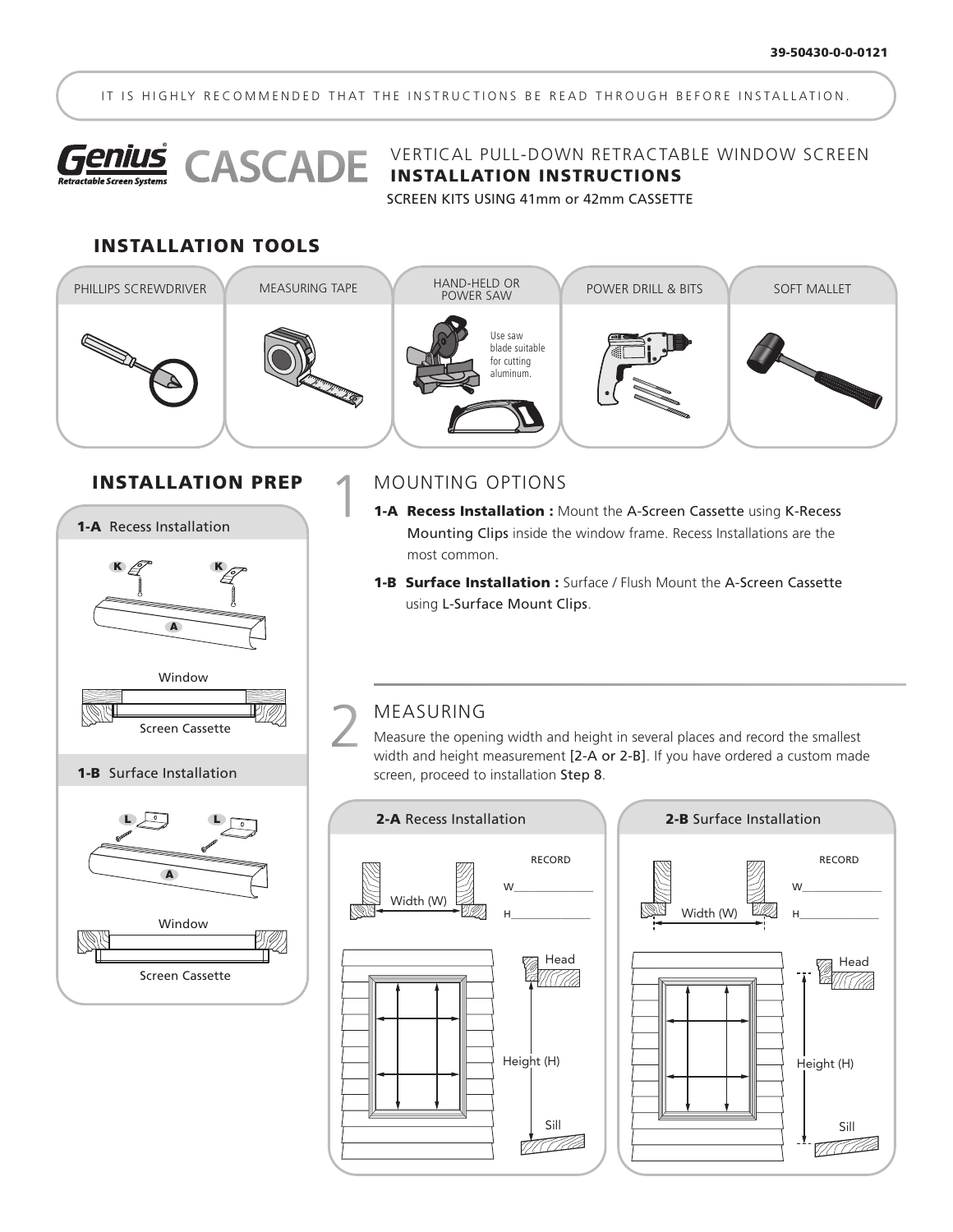

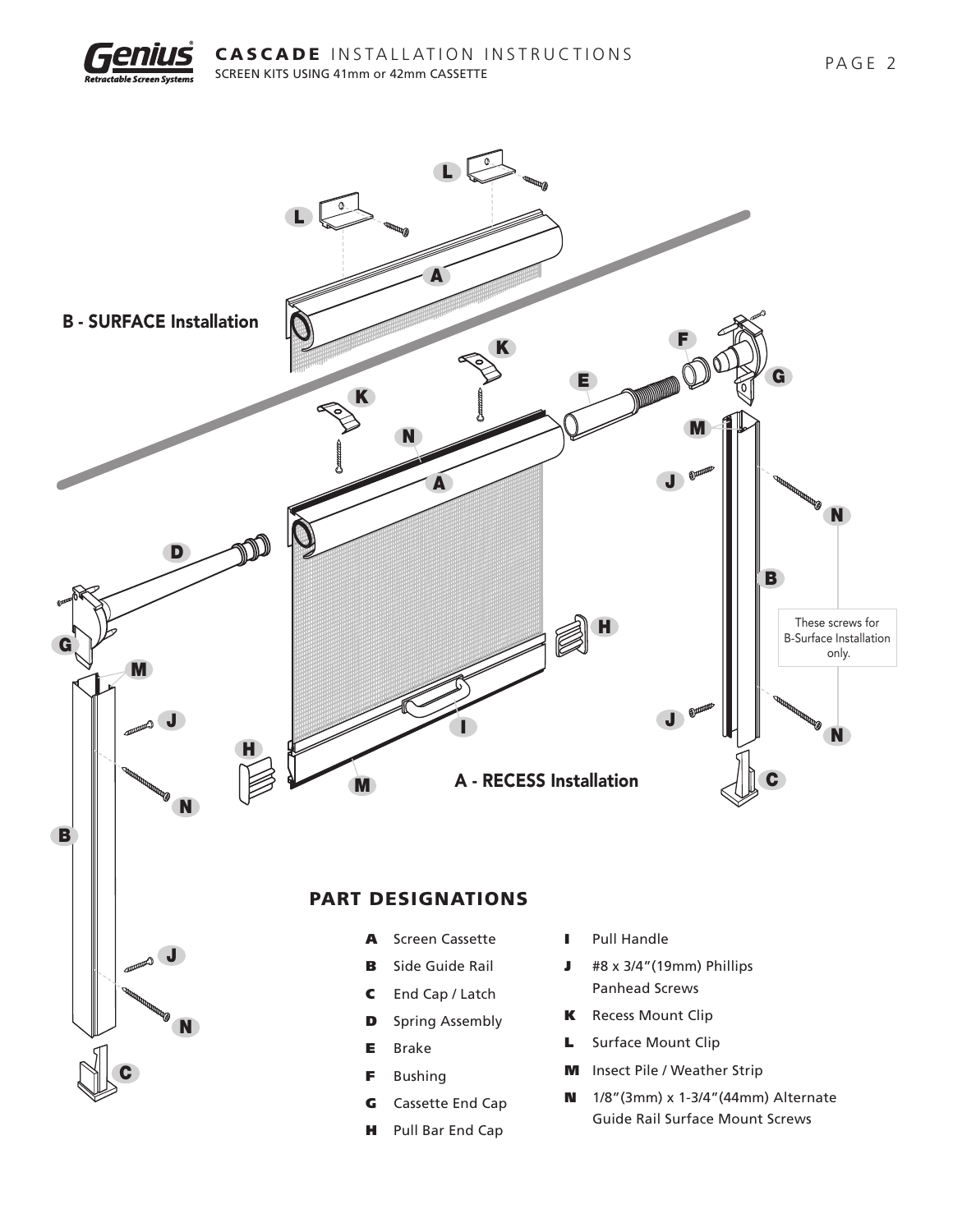



#### CUTTING THE CASSETTE 3

Notice that the A-Screen Cassette has two removable stickers labeled "Begin Measuring From This End" (Side A), and another labeled "Cut This End" (Side B). Starting from Side "A", mark your required dimension, then subtract 3/8"(9.5mm) from Step 2 width measurements.

 $(W) - 3/8" =$ 

The 3/8" (9.5mm) deduction is an allowance for the G-Cassette End Cap with E-Brake that you will install in STEP 5.

Firmly hold the A-Screen Cassette & Pull Bar and cut to size (including the screen). Hold upright and tap away the metal shavings.



#### CUTTING THE SIDE GUIDE RAILS

Notice that the B-Side Guide Rails already have a C-End Cap/Latch installed at one end of the rail. DO NOT CUT THIS END; cut the opposite end. Mark your required net height dimension, then subtract 2-1/8" (54mm) from Step 2 width measurements. Cut the B-Side Guide Rails to size. Hold upright and tap away the metal shavings.

Be sure to cut the end that does not have the G-Cassette End Cap already installed.

 $_{-}$  (H) – 2-1/8" =  $_{-}$ 

After cutting the B-Side Guide Rails, use pliers to crimp the M-Insect Pile/Weather Strip in place [see picture at left] so that it does not move in the holding channels.

#### INSECT PILE / WEATHER STRIP 5

**Recess Mount Applications :** The M-Insect Pile/Weather Strip is already installed in the channel located on the rear of the Cassette.

**Surface Mount Applications :** Remove the M-Insect Pile/Weatherstrip from the channel at the top back of the A-Screen Cassette. Then slide the runners on the bottom of two (2) L-Surface Mount Clips into the same channel, BEFORE installing G-End Caps. Note: the position of the L-Surface Mount Clips can be adjusted at any time once installed in the channel.

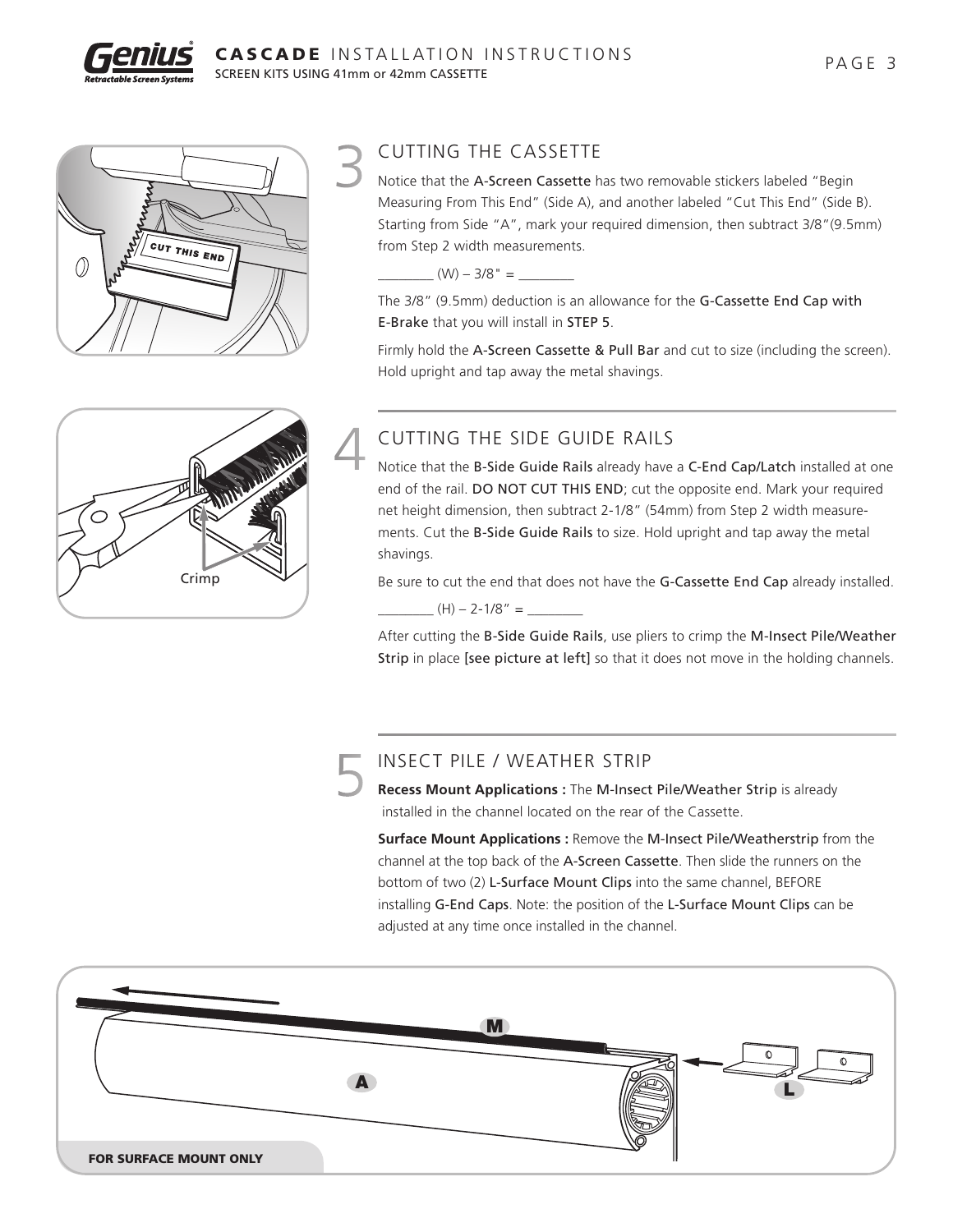



The E-Brake, F-Bushing and G-Cassette End Cap come pre-assembled.



Slip the F-Bushing down the coiled spring to the E-Brake. On the open end of the A-Screen Cassette, insert the E-Brake with F-Bushing into the center of the Screen Tube, aligning the long tooth on both as noted above. Next, match up the large pin on the top of the G-End Cap to the corresponding hole at the top of the A-Screen Cassette Housing**.** Tap evenly with a soft mallet until the assembly fits snugly.



#### PULL BAR END CAP

Insert the H-Pull Bar End Cap into the end of the Pull Bar and tap in place using a soft mallet.

#### HANDLE ASSEMBLY

**Step 1:** Cut out template and position onto the pull rail at desired location. Use tape to hold in place.

**Step 2:** Drill two 3/16" holes all the way through the pull rail.

**Step 3:** Attach the handle using (2) #8-32 x 1/2" Phillips Pan Head screws.

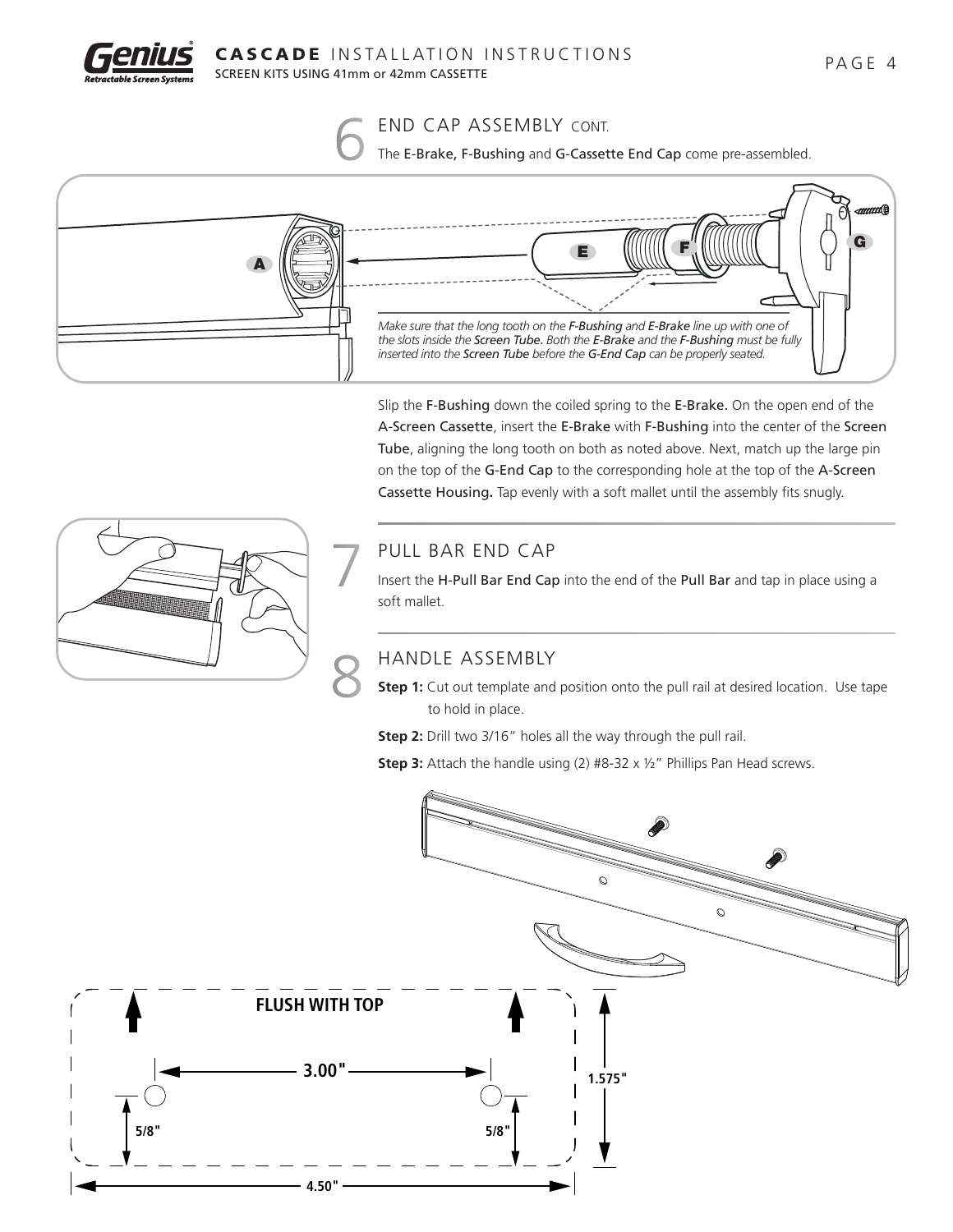



**NOTE: It is critical that the Screen Cassette and Rails be installed square and plumb in the door opening. Apply shims (not supplied) as needed.** 8-A Recess Installation

#### INSTALLING THE CASSETTE 8

**8-A Recess Installation :** Use J-#8 x 3/4"(19mm) Phillips Panhead Screws to install K-Recess Mount Clips to the door frame approx. 4" in from each side. Snap only the A-Screen Cassette into the Mount Clips.

**8-B Surface Installation :** Position the A-Screen Cassette, insert J-#8 x /4"(19mm) Phillips Panhead Screws into L-Surface Mount Clips and secure A-Screen Cassette to the frame.

# C B 9 End Cap/Latch Position



#### INSTALL THE SIDE RAILS 9

Before installing the two B-Side Guide Rails, rotate them so that the decorative groove on the rail and the C-End Cap / Latches are positioned as shown in [9]. The C-End Cap / Latch must be positioned in this manner in order for the 'hook' of the latch to correctly engage the A-Screen Cassette Pull Bar when the screen is extended.

9-A Recess Installation : Insert both B-Side Guide Rails onto the protruding tabs of the G-Cassette End Caps [9-A.1].

Align the B-Side Guide Rails into the final position. Drill 3/16"(5mm) pilot holes at 3"(76mm) in from either end and in the center in between. Attach the B-Side Guide Rail to the door frame using J-#8 x 3/4"(19mm) Phillips Panhead Screws. When installing the B-Side Guide Rail, use the Black Plastic Pile Opener Tool that is provided with the screen kit to move the M-Insect Pile/Weather Strip out of the way while screwing the rails to the frame [9-A.2].

**9-B Surface Installation :** Using the decorative trim groove as a guide (and staying to the outside of the glide platforms inside the rail), drill 1/8"(3mm) holes through both sides of the B-Side Guide Rail. Begin by drilling holes approximately 3" (8cm) in from each end and then evenly space additional holes about every 12" (30cm). Secure the Guide Rail to the window with N-1/8"(3mm) x 1-3/4"(44mm) Alternate Guide Rail Surface Mount Screws provided in the bag labeled Surface Mount Kit. Do not over tighten screws.